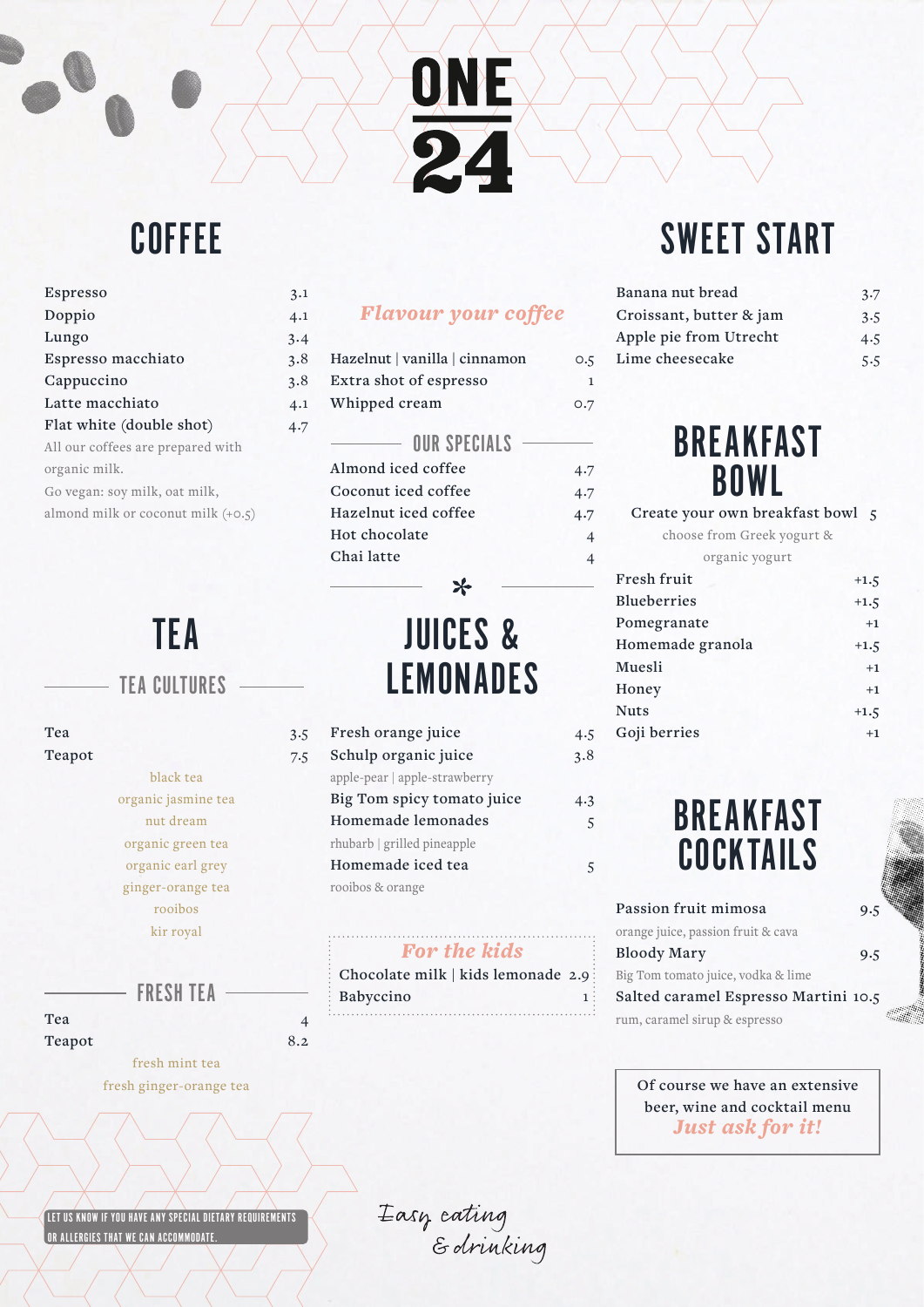



## EGGS LUNCH MENU

CAST IRON FRIED EGGS

#### All 11.5

Our version of a bouncer, two eggs with garnish in a cast iron pan from the oven. Served with toast of organic bread. Choose your toppings:

#### **vegetables** bacon & cheese

spinach and avocado

#### SCRAMBLED EGGS

scrambled eggs, avocado & toast 11.5 with smoked salmon +4.5

#### $\ast$

## SANDWICHES & BURGERS

| MRIJ Beef Burger - 150 gram                              | 13.5: |
|----------------------------------------------------------|-------|
| : Lettuce, tomato, harissa mayonnaise & homemade pickles |       |
| with bacon or cheese                                     | $+1$  |
| Sandwich Smoked Rib-Eye                                  | 12.5  |
| Thinly sliced smoked rib-eye, arugula, truffle           |       |
| mayonnaise, parmesan cheese & pine nuts                  |       |
| <b>Healthy Sandwich</b>                                  | 9.5   |
| Grilled vegetables, pumpkin-carrot dip, roasted almonds  |       |
| & organic brown bread                                    |       |
| Loaded Fries                                             | 12.5  |
| Chicken piri piri, cheese, avocado & harissa mayonnaise  |       |
| Sandwich Young Cheese                                    | 7.5   |
| Young cheese, cucumber spread, radish, cucumber &        |       |
| organic brown bread                                      |       |

## SIDES

| Fries & mayonnaise                             | 4   |
|------------------------------------------------|-----|
| Parmesan fries & truffle mayonnaise            | 5.5 |
| Arugula salad, balsamic dressing & walnuts     | 4   |
| Grilled vegetables with Greek yogurt & almonds | 5.5 |

#### *Ask for our lunch menu:* **2-cours 3-course lunch 32.5**

| e lunch |      |
|---------|------|
| e lunch | 32.5 |
|         |      |

## SOUPS

**Seasonal Soup 8.5** We are happy to inform you about our seasonal soup

**Sopa de Pescado** 12.5

#### Fish soup with a rich filling of seafood

# SALADS & PASTAS

 $\ast$ 

**Roasted Vegetable Salad** 11.5 S | 14.5 L Grilled bell pepper, zucchini, baby corn, muhammara, roasted walnuts & almonds add marinated chicken  $+4.5$ **Goat Cheese Salad** 11.5 S | 14.5 L Soft goat cheese, grilled fig, green salad, walnuts, pomegranate & honey-balsamic syrup Ravioli 17.5 Filled with truffle & mushrooms with truffle cream, spinach, Parmesan cheese & pine nuts

### MEAT CUTS & FISH

| House Steak - Simmental Beef                           | 22.5 |
|--------------------------------------------------------|------|
| With truffle jus, vegetable garnish & potato gratin    |      |
| Entrecote - Black Angus - 250 gram                     | 26.5 |
| With hollandaise sauce, grilled vegetables & fries     |      |
| Salmon Fillet                                          | 23.5 |
| Skin-fried, with samphire, hollandaise sauce, fennel & |      |
| potato mousseline                                      |      |

LET US KNOW IF YOU HAVE ANY SPECIAL DIETARY REQUIREMENTS OR ALLERGIES THAT WE CAN ACCOMMODATE.

Easy cating<br>Edrinking

 $\bullet$  = vegetarian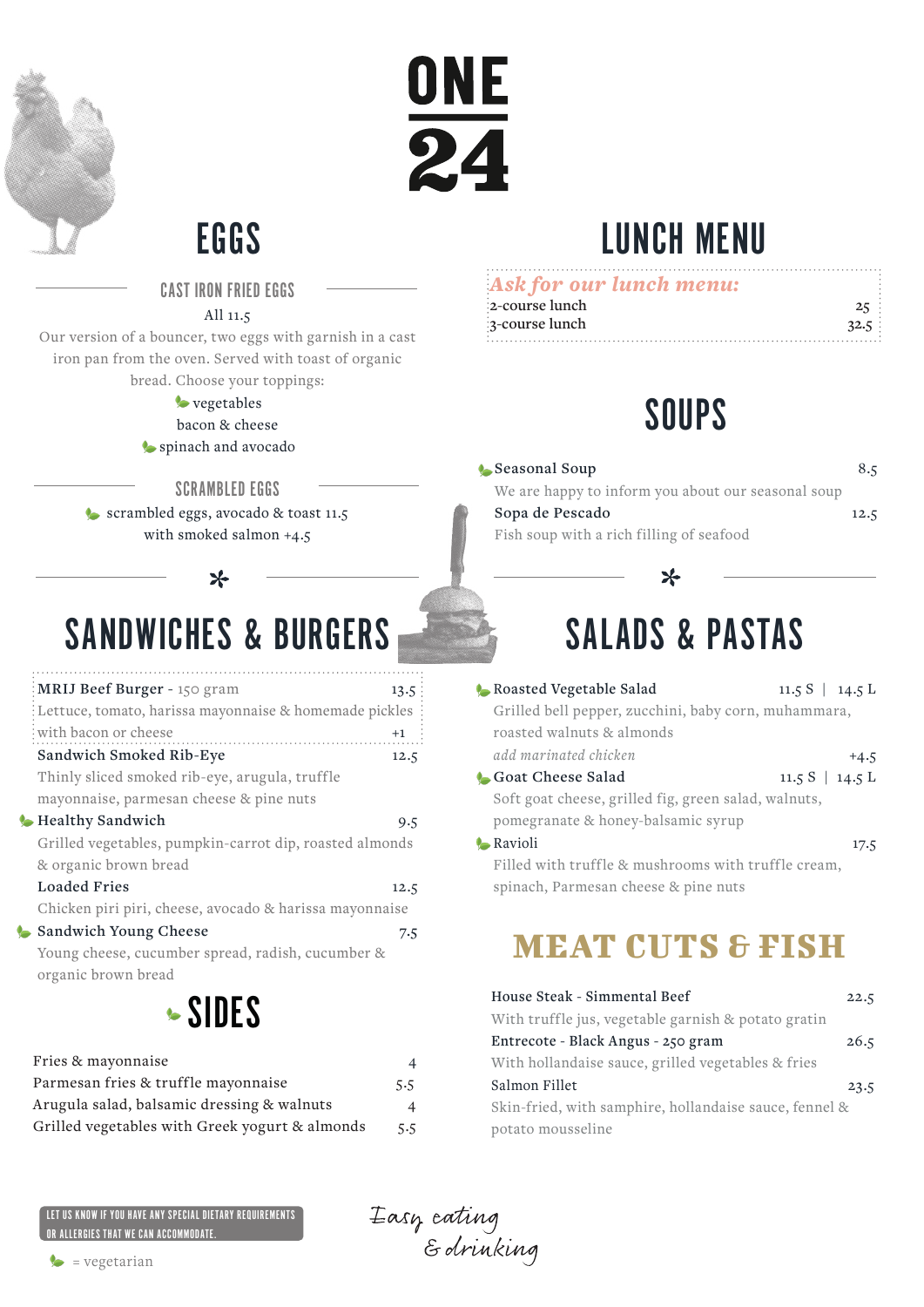



# 3-COURSE MENU



Seasonal Soup **STARTERS** 

We are happy to inform you about our seasonal soup

Sopa de Pescado +  $\epsilon$ 2.5 supplement

Fish soup with a rich filling of seafood

Seabass marinated in leche de tigre served with avocado, radish, pomegranate & grapefruit

Smoked Rib-Eye

Thinly sliced smoked rib-eye with date chutney, sweet bell pepper, tahini & smoked almonds

Burrata +  $\epsilon$ 2 supplement

With tomato gazpacho, soybeans & cucumber

Goat Cheese Salad

Soft goat cheese, grilled fig, green salad, walnuts, pomegranate & honey-balsamic syrup

### MAIN COURSES

Porc Cutlet - 300 grams +  $\epsilon$ 3.5 supplement

With homemade BBQ sauce, vegetable garnish & potato gratin

House Steak - Simmental Beef - 180 grams

With truffle jus, vegetable garnish & potato gratin

Entrecote - Black Angus - 250 grams + €6 supplement

With hollandaise sauce, grilled vegetables & fries

Salmon Fillet

Skin-fried, with samphire, hollandaise sauce, fennel & potato mousseline

#### **C**Ravioli

Filled with truffle & mushrooms with truffle cream, spinach, Parmesan cheese & pine nuts

#### *The side dishes below can be ordered:*

Fries & Mayonnaise €5 | Parmesan Fries & Truffle Mayonnaise €6 Arugula Salad with Balsamic Dressing & Walnuts €5 | Grilled Vegetables with Greek Yogurt & Almonds €6

## **DESSERTS**

Mango Cremeux With coconut ice cream, passionfruit & Malibu-gel Lime Cheesecake With yogurt ice cream

Chocolate Mousse +  $\epsilon$ 2 supplement With hazelnut ice cream, crumble & vanilla sauce One24 Cheese Plate +  $\epsilon$ 3 supplement 4 regional cheeses with fig bread & fig chutney

LET US KNOW IF YOU HAVE ANY SPECIAL DIETARY REQUIREMENTS OR ALLERGIES THAT WE CAN ACCOMMODATE.

Easy cating<br>Edrinking

= vegetarian